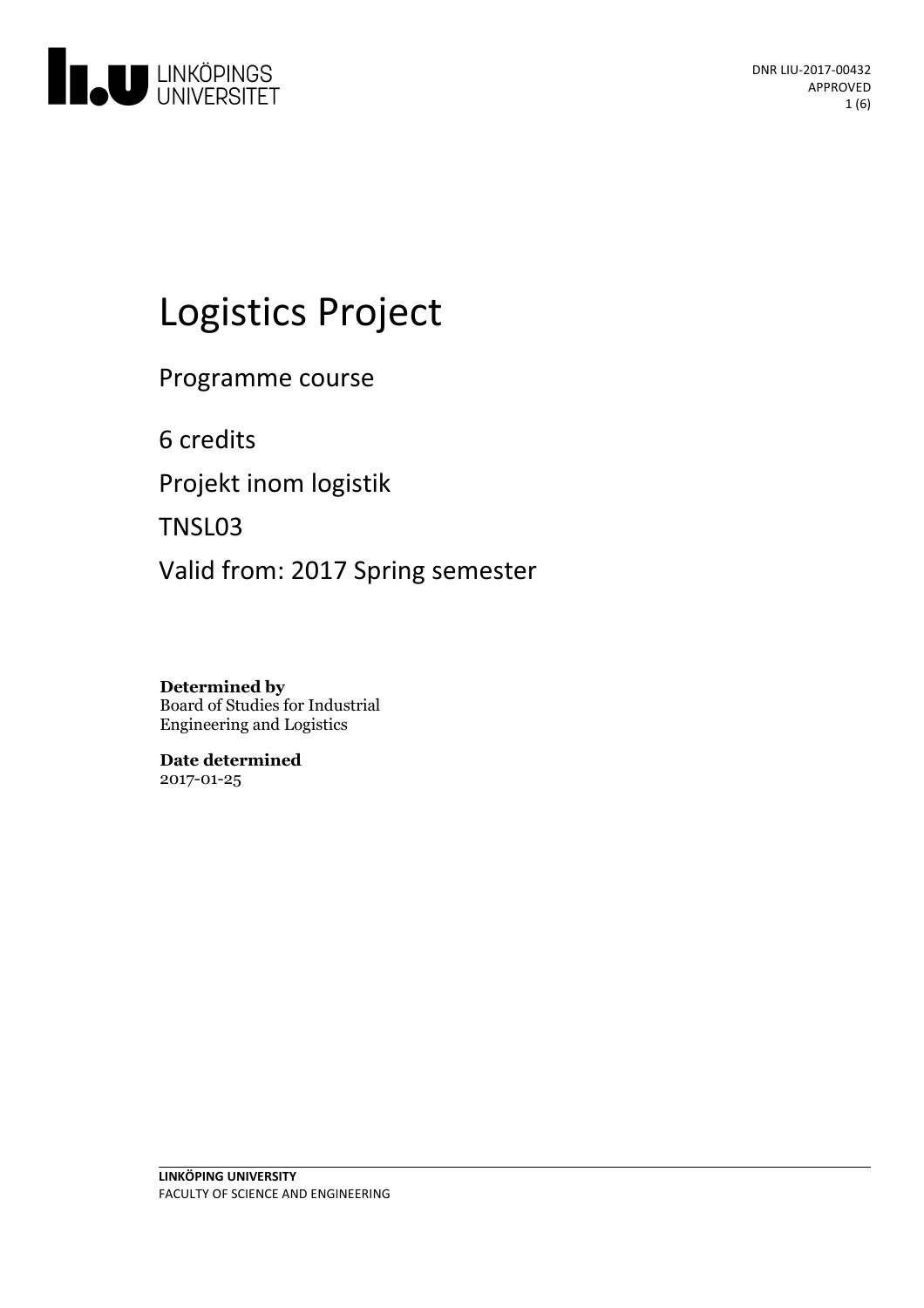Main field of study Logistics

Course level

First cycle

## Advancement level

 $G_1X$ 

#### Course offered for

- Air Transportation and Logistics, Bachelor's Programme
- Civic Logistics, Bachelor's Programme

#### Entry requirements

Note: Admission requirements for non-programme students usually also include admission requirements for the programme and threshold requirements for progression within the programme, or corresponding.

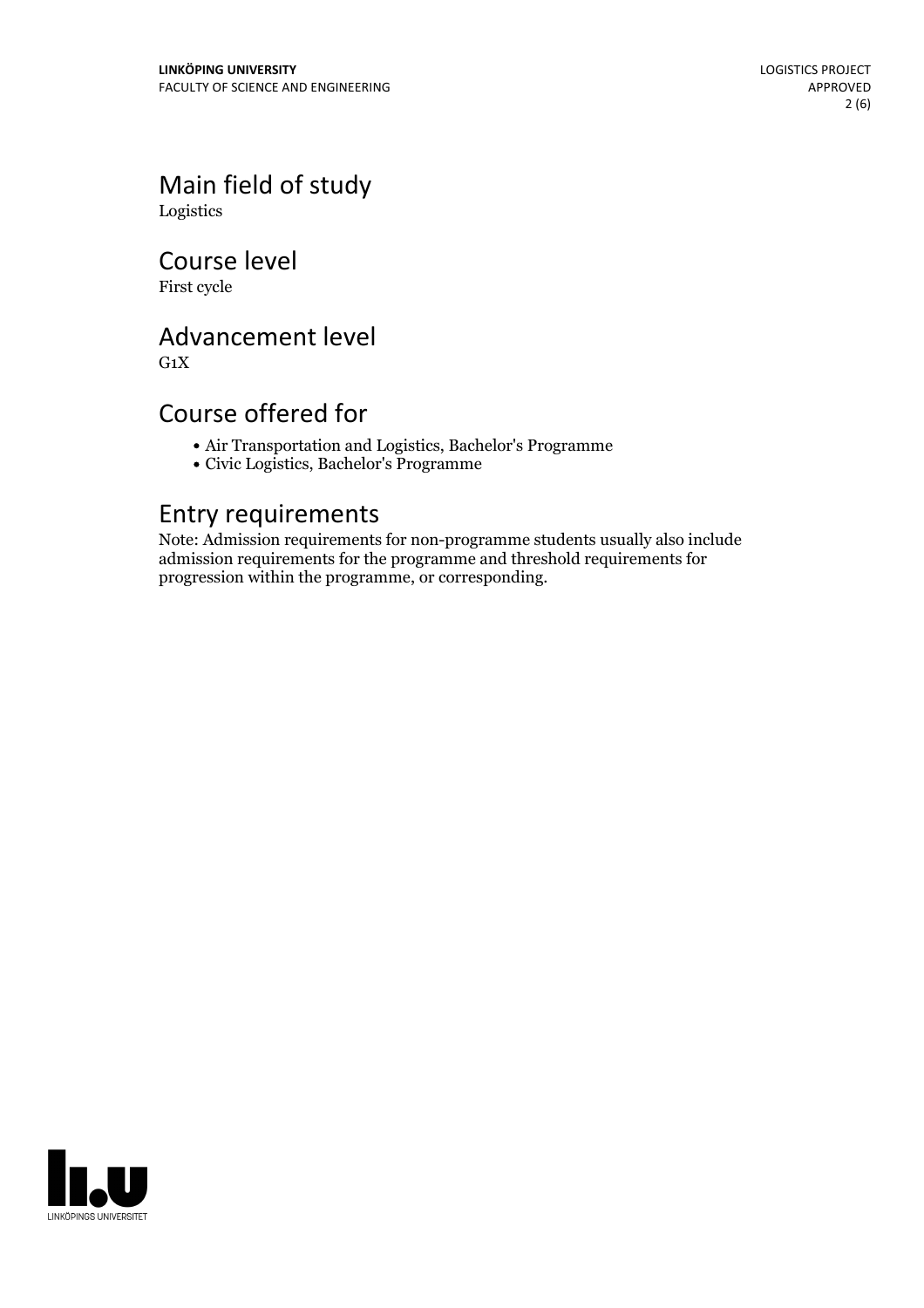# Intended learning outcomes

The aim of the course is to introduce the subject of logistics to the students, as well as being an introduction to studies at Campus Norrköping. It is also an aim to introduce structured project work to the students. After the course, the students shall:

- 
- 
- understand the role of logistics in the society and in companies.<br>• know the three dimensions of sustainability.<br>• have an understanding for the relationships between logistics and
- 
- 
- sustainability, and the importance of logistics to achieve sustainability.<br>
know and understand basic concepts in logistics.<br>
know hot to work according to the project model LIPS.<br>
know hot to make a project plan acc
- 
- 
- 
- meeting minutes. know which roles that may exist in <sup>a</sup> project group, ant their respective
- tasks.<br>• be able to describe the different stages of a group and different types of learning styles.<br>• know how to make an oral presentation of the work of the group.<br>• know how to present the results of the project in a written report.<br>• know how to support the results presented in the report with scient
- 
- 
- references to methodology as well as to the studied topic. be familiar with search strategies to explore reference literature within <sup>a</sup>
- 
- specific problem area.<br>• know how to evaluate the result of the project.

## Course content

The course includes an overview of the contents of the program. The subject of logistics, in a broad sense, will be presented at lectures. Lecturers from business and society will highlight different planning and logistics problems that are relevant for students in the field of logistics. Together with an introduction to the program as well as to logistics, it will serve an introduction to the area of logistics. The dimensions economical, ecological and social sustainability are introduced, and are discussed in relations to logistics

The course includes a smaller project work that is carried out under supervision. In the project the students will evaluate a real problem, or a problem inspired from reality, dealing with logistics or planning problems. The project work willbe structured using the project model LIPS. There will be a focus on giving the students a structured workflow, based on the project model. To support the students in their project work, there are a number of lectures relating to communication, including information gathering, scientific writing, group dynamics, written and oral presentation. There will be a project conference towards the end of the project, where each group presents their results for the other groups.

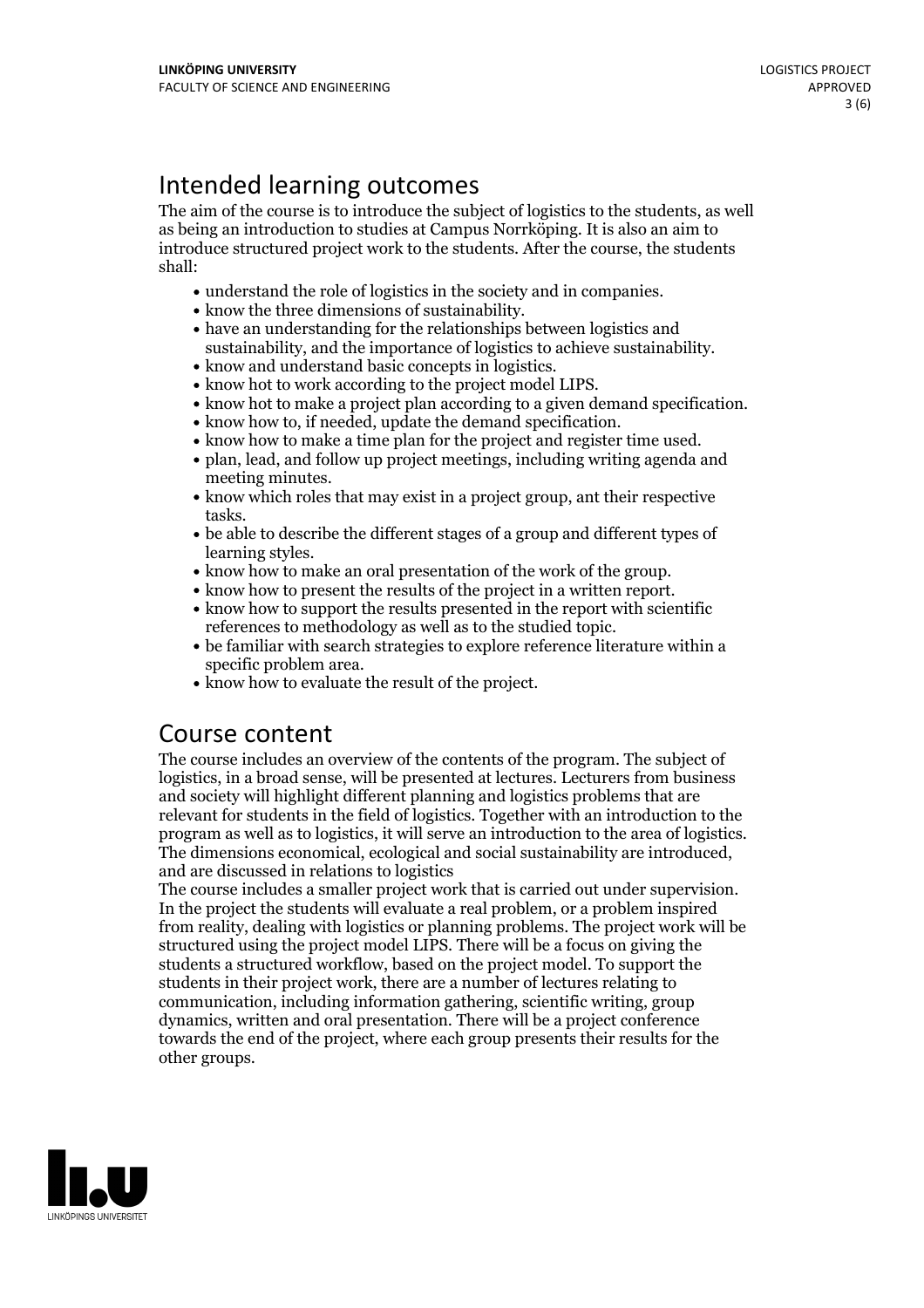# Teaching and working methods

Lectures, individual hand-ins and project work. There will be a mandatory project The course runs over the entire autumn semester.

# Examination

PRA1 Project work and participation in project conference 4.5 credits U, G UPG5 Individual hand-in assignments 1.5 credits U, G The individual hand-in assignments are related to project administration, sustainability and guest lectures etc. Grades are given as'Fail' or 'Pass'.

#### Grades

Two-grade scale, U, G

# Other information

Supplementary courses:

The course will connect to a number of courses that will follow in the program, in particular in project and logistics oriented courses i the second and third year.

#### Department

Institutionen för teknik och naturvetenskap

# Director of Studies or equivalent

Erik Bergfeldt

#### Examiner

Stefan Engevall

## Education components

Preliminary scheduled hours: 75 h Recommended self-study hours: 85 h

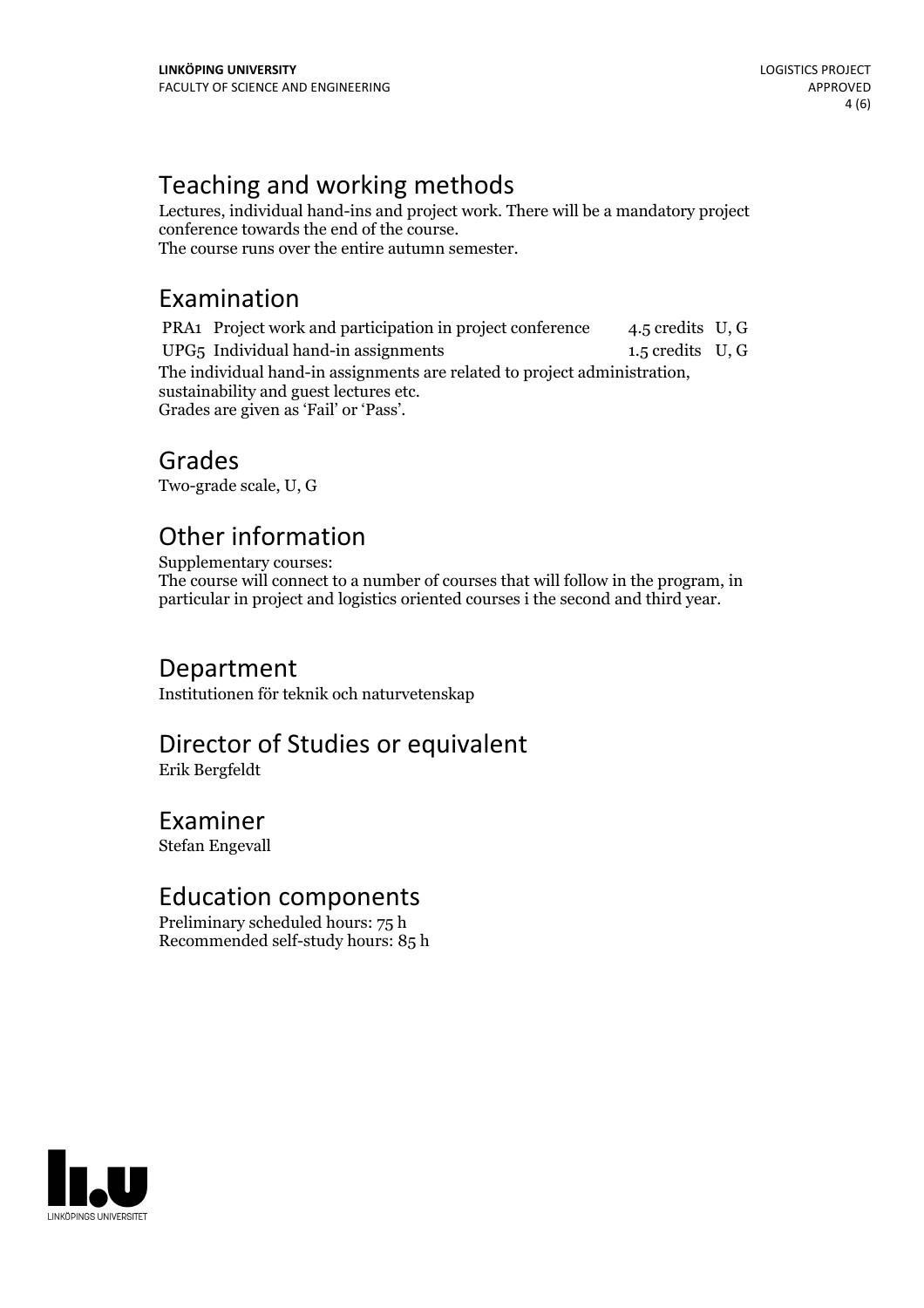# Course literature

#### **Additional literature**

**Books**

Merkel, Magnus, Önnegren, Britta, Andersson, Ulrika, (2011) *Lathund för rapportskrivning. [Elektronisk resurs]* Linköping, Linköpings universitet, 2011 Svensson, Tomas, Krysander, Christian, (2011) *Projektmodellen LIPS* ISBN: 9789144075259 Lund : Studentlitteratur, 2011